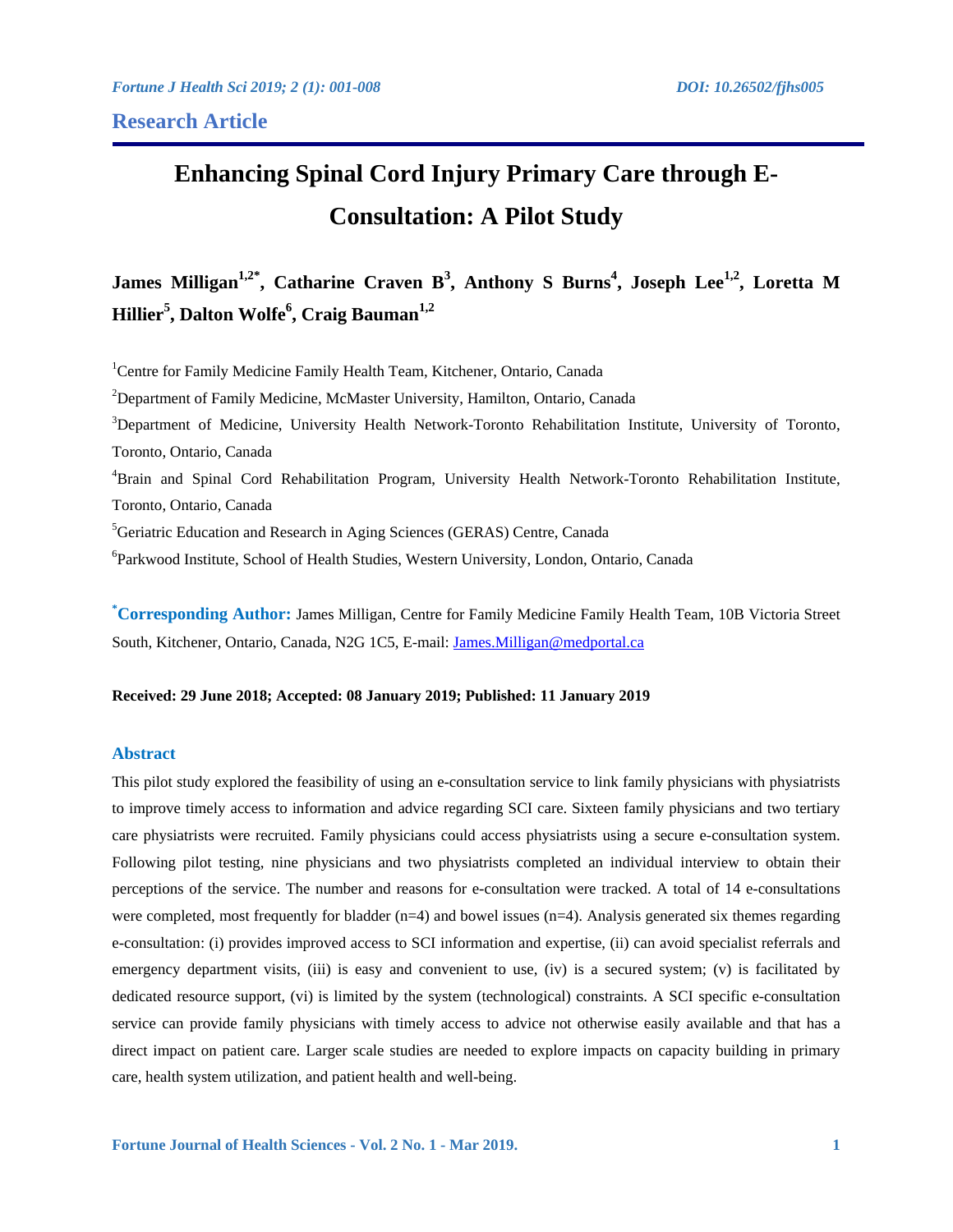**Keywords:** Primary care; Spinal cord injury; E-consultation; Quality improvement; Health services

# **1. Introduction**

Despite the primary care being best positioned to provide positive health outcomes for those with spinal cord injuries (SCI) [1], health professionals have limited knowledge of the care needs of individuals with SCI [2]; physicians perceived themselves as unprepared to manage SCI care and low patient volumes within medical practices contribute to low motivation to build clinical capacity for optimal SCI care [3]. Access to primary care for those with SCI is important as they are at high risk for comorbid health conditions (obesity, diabetes, cardiovascular disease) and secondary complications such as pressure ulcers, autonomic dysreflexia, fractures, neurogenic bladder and bowel, and pain [4]. Family physicians can be better supported to provide care for individuals with SCI with greater access to SCI specialists [3]. Electronic-consultations (e-consults), in which physicians communicate with specialists using secure email or web-based requests, provide an opportunity for family physicians to access clinical advice in a timely manner. Dermatology, gynecology, psychiatry, and rheumatology are among various health disciplines that have been serviced in e-consultations [5-8], though no studies are known to have examined the use of e-consultation to support SCI care. Reported benefits of e-consultation include quicker response time from specialist and thus more timely clinical care, decrease in unnecessary specialist visits, decrease in travel for patients and facilitation of knowledge translation [9-11]. This preliminary study explored the feasibility of using econsultation for family physicians to access rehabilitation specialists to enhance SCI care. For this study, the Ontario Telemedicine Network (OTN) e-consultation service was utilized [12]. This system is a secure password protected web-based email system that is part of the larger OTN, which is an independent not-for-profit organization funded by the government of Ontario with proven experience in providing telemedicine solutions to improve and link healthcare. Using the platform, family physicians submit a patient-specific clinical question via e-mail, to which documentation may be attached if relevant, to a specialist and receive clinical advice in a timely manner.

## **2. Methods**

This study employed a qualitative descriptive design. Sixteen family physicians practicing in a Family Health Team in Kitchener, Ontario, Canada, and two physiatrists practicing in a rehabilitation program in Toronto, Ontario, Canada, were trained to use the e-consult service. After the seven-month pilot project ended, all physicians were invited to participate in an individual telephone interview in which they were asked to comment on their experience with e-consultation.

#### **2.1 Outcome measures**

The number of and reasons for the e-consultations were tracked. Interview questions were designed to elicit respondents' perceptions of e-consultation as related to ease of use and value to clinical practice.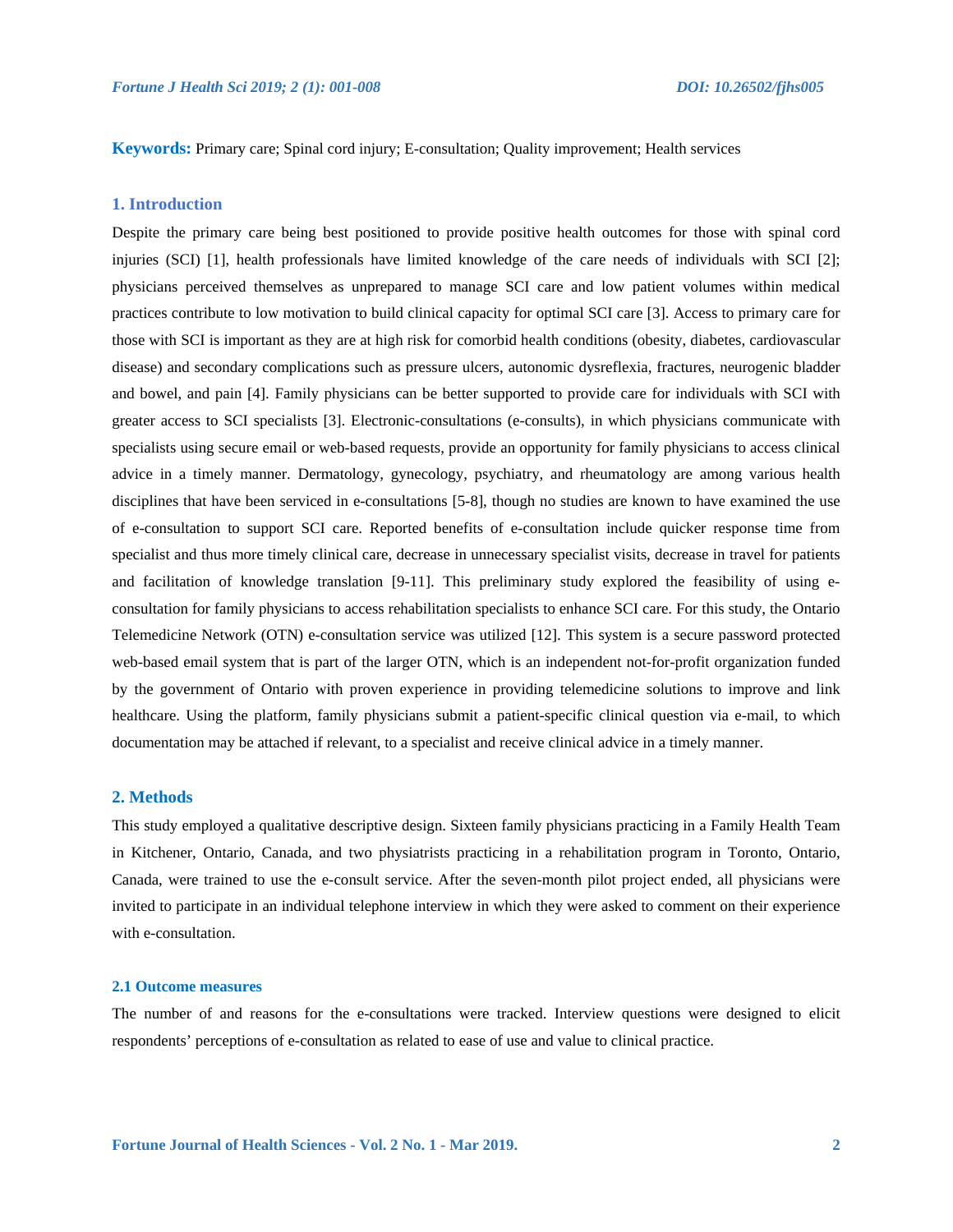### **2.2 Data analysis**

Interviews, which were all conducted by one research associate (LMH) to ensure consistency, were audio-recorded and transcribed. The interviews were an average of 20 minutes (range=12-45 minutes). Recruitment ceased when saturation was reached (no new information was generated from the final interviews). Interview transcriptions were analyzed by two authors (CB and LMH) using inductive qualitative content analysis, to organize, categorize and summarize the informational content of responses and to identify reoccurring themes in the data [13, 14]. An audit trail of decisions related to recruitment, data collection and analysis, and feedback from the research team on the results and interpretation and implications ensured study rigor.

This study was approved by the Hamilton Integrated Research Ethics Board, McMaster University.

## **3. Results**

Fourteen e-consultations were completed, with the range of consultations per family physician being 0 to 6. Reasons for the e-consultation were: bladder (4) and bowel (4) issues, spasticity (2), sexual function (1), and miscellaneous issues (2). Interviews were completed by 9 family physicians, 2 specialists (61% response rate). All of the family physicians had been in practice for greater than 6 years and had on average 2 patients with SCI within their practice. The specialists had been in practice for more than 15 years. One physiatrist worked exclusively with patients with SCI, the majority of patients in the other physiatrist's practice were spinal cord injured. Six themes arose from the qualitative analysis of the interviews: (1) Improved access to SCI information and expertise; (2) Avoidance of specialist referrals and Emergency Department (ED) visits; (3) Easy and convenient to use; (4) Secured system for sharing patient information; (5) Use is facilitated by dedicated e-consultation support within the practice setting; and (6) System limitations challenged use.

#### **3.1 Improved access to SCI information and expertise**

The e-consultation service facilitated timely access to specialist advice for physicians and was considered particularly relevant for those who have few patients with SCI and who lack knowledge and experience with SCIrelated health issues; without access to e-consultation these needs for advice would otherwise have gone unmet.

*"I think it added to the care of the patients where a consultation, the threshold for asking an important question would be lower because sometimes a formal consultation is a lot of bother and we reserve it for when there's something big. Sometimes there's still something important that should be answered, but it's not asked because its, it's a lot of bother to go through a formal consultation."* [FP ID2]

*"I think it could be very useful for primary care clinicians who only have a few of these people in their practice."* [Specialist ID2]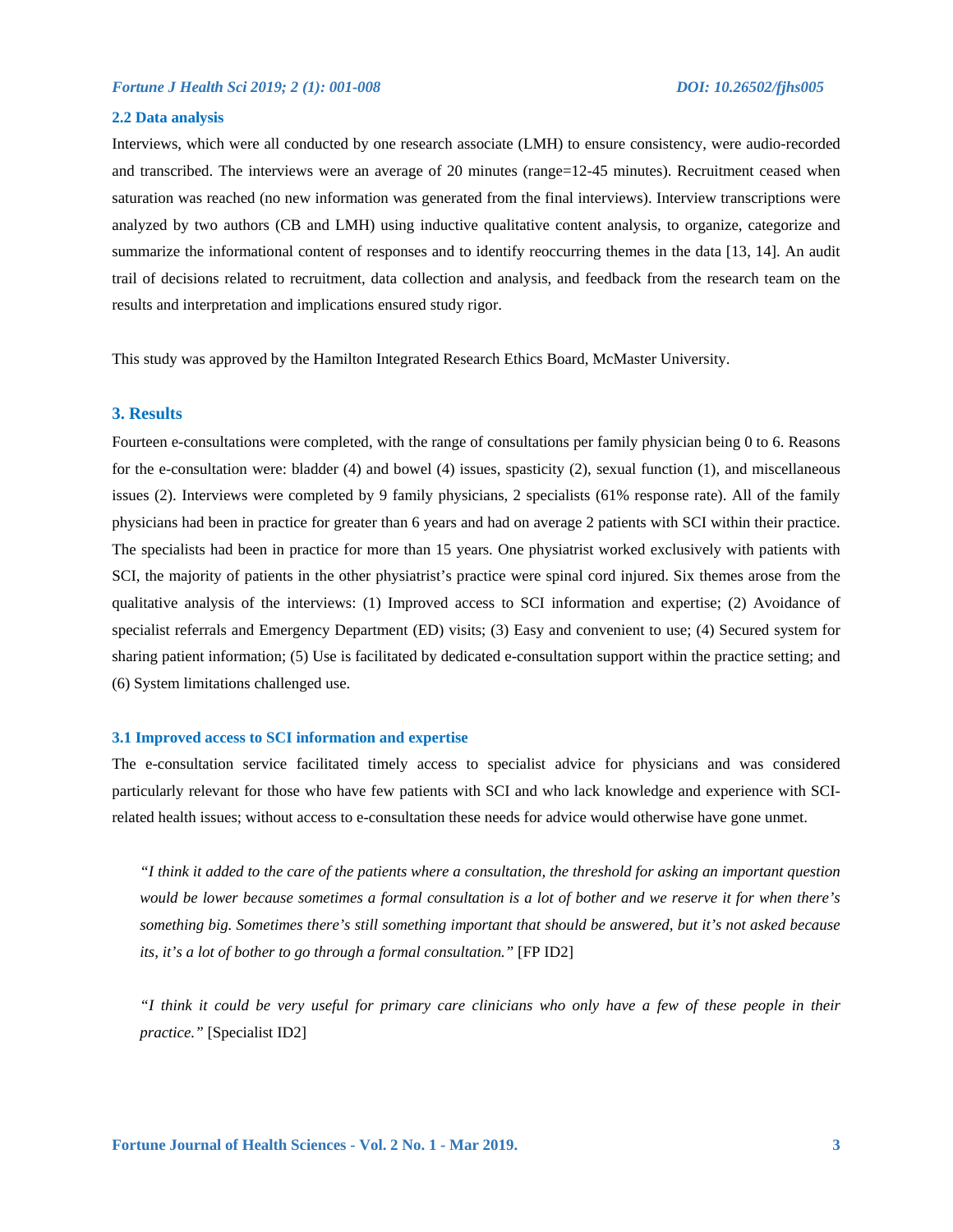*"Timeliness of it to me, like the support that can be provided in a timely manner. Sometimes the person doesn't actually need to be seen, it could be just a quick advice."* [FP ID5].

#### **3.2 Avoidance of specialist referrals and Emergency Department visits**

Access to e-consultation was thought to alleviate the need for a specialist referral and could potentially prevent emergency department (ED) visits by facilitating the timely management of issues through primary care. This was viewed as particularly relevant for patients with SCI as travel to see specialists in larger urban centres is often difficult.

*"I think it does facilitate access to a specialist for a community practitioner, and it might be more efficient for the health care system as a whole if it ends up avoiding some of the things that you mentioned, such as having a formal face to face consultation or hospitalization or an ED visit. So theoretically by facilitating the specialist input you might be able to reduce some of that.*" [Specialist ID1]

*"I think it's amazing to be able to have access to specialist physicians that we normally have to wait a very long time for patients to see and to be able to ask them questions and maybe prevent a visit, I think is just fantastic!"*  [FP ID3]

*"I think there's, maybe more so in spinal cord injury than in other patients, actually a lot of times where an econsultation is appropriate and preferable to an in-person visit because of mobility issues, length of time of travel for the patient. It's just a lot more cumbersome for them to be seen in person and often times its more of a knowledge question and I just don't have that knowledge and there may not be a need for the physician to see the patient."* [FP ID3].

#### **3.3 Easy and convenient to use**

The e-consultation system was described as easy to access and use. Moreover, e-consultation does not have the same time constraints as other modes of communication, allowing physicians to use the service any time of day.

*"I think it was good that it went through regular email as far as how to login, that made it fairly straightforward."* [FP ID2]

*"For me, it's time saving and it gives me the luxury of requesting the consult at the leisure of my own time. I'm doing a lot of my paperwork either, for example, today I'm off, or most time in the evenings. Even if it's late in the evening, it just allows me to send that information whenever it's convenient for me.'* [FP ID4]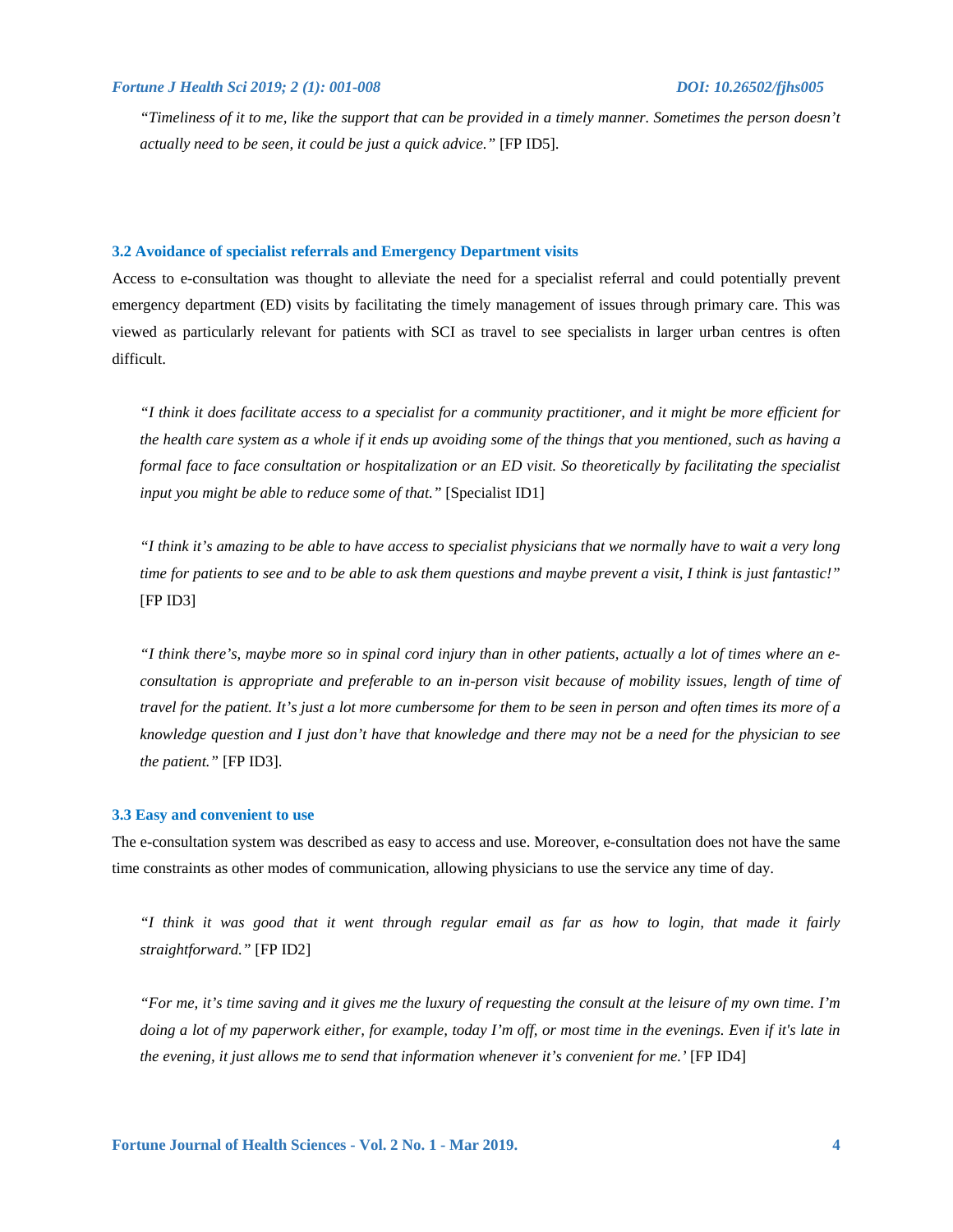#### **3.4 Secured systems for sharing patient information**

E-consultation was preferred over regular e-mail as it provided security for sharing confidential information. Specialists valued the feature allowing physicians to add attachments so that they had all of the information needed to respond to the query.

*"I think e-mail is inadequate because number one, it isn't private, there are huge concerns that way. I would*  not feel comfortable using email at all for consultation just based on that. And medically legally because of that *privacy concern there aren't good ways of tracking emails to have the records and everything; it would be much more cumbersome and I think that if you have just general e-mail, then it may not be responded to as well as an e-consultation would, it's more official, more work related, more professional."* [FP ID3]

*"I think the added value is that I can actually attach documents, even with the patient identifiers on there like it has the specific information."* [FP ID4]

*"The problem with email is that it's not secure, what my understanding is, from a medical, legal point of view, you can't identify patients, and you don't want any sensitive information, so I don't think I could e-mail* [test] *results with the patient information on it."* [FP ID7].

## **3.5 Use is facilitated by dedicated e-consultation support within practice setting**

The availability of a nurse dedicated to supporting the OTN service made it easy for physicians to use the service and troubleshoot technical issues that arose and facilitated the billing process.

*"We have a dedicated nurse at our clinic who deals with a lot of OTN e-consultations for lots of different specialists and so she's able to coordinate things, help set up the log in information for me, attach any imaging that I want attached. That was a huge help to reduce the barriers because I find all these different portals that we're getting for different* [services]*, whether it's a specialized service for spinal cord or rheumatology or whatever, any time we need to do a separate login for that it takes time. It's another login and password to remember, and it is a bit of a barrier that way, but at our clinic we're lucky to have* [nurse] *and she's able to help us with that."* [FP ID3]

*"We're very fortunate in our group that we're big enough so that we can align resources to it, our nurse is our go-to person so she's very familiar with the process and who is actually available."* [FP ID5]

*"To be honest, I didn't really do it* [send the e-consultation request] *because we have a staff member who helps us do it. Which again, I don't think it's a bad thing. I can't be an expert in everything, I think if you have a team you have someone on your team who knows how to do it, and it works very well."* [FP ID7].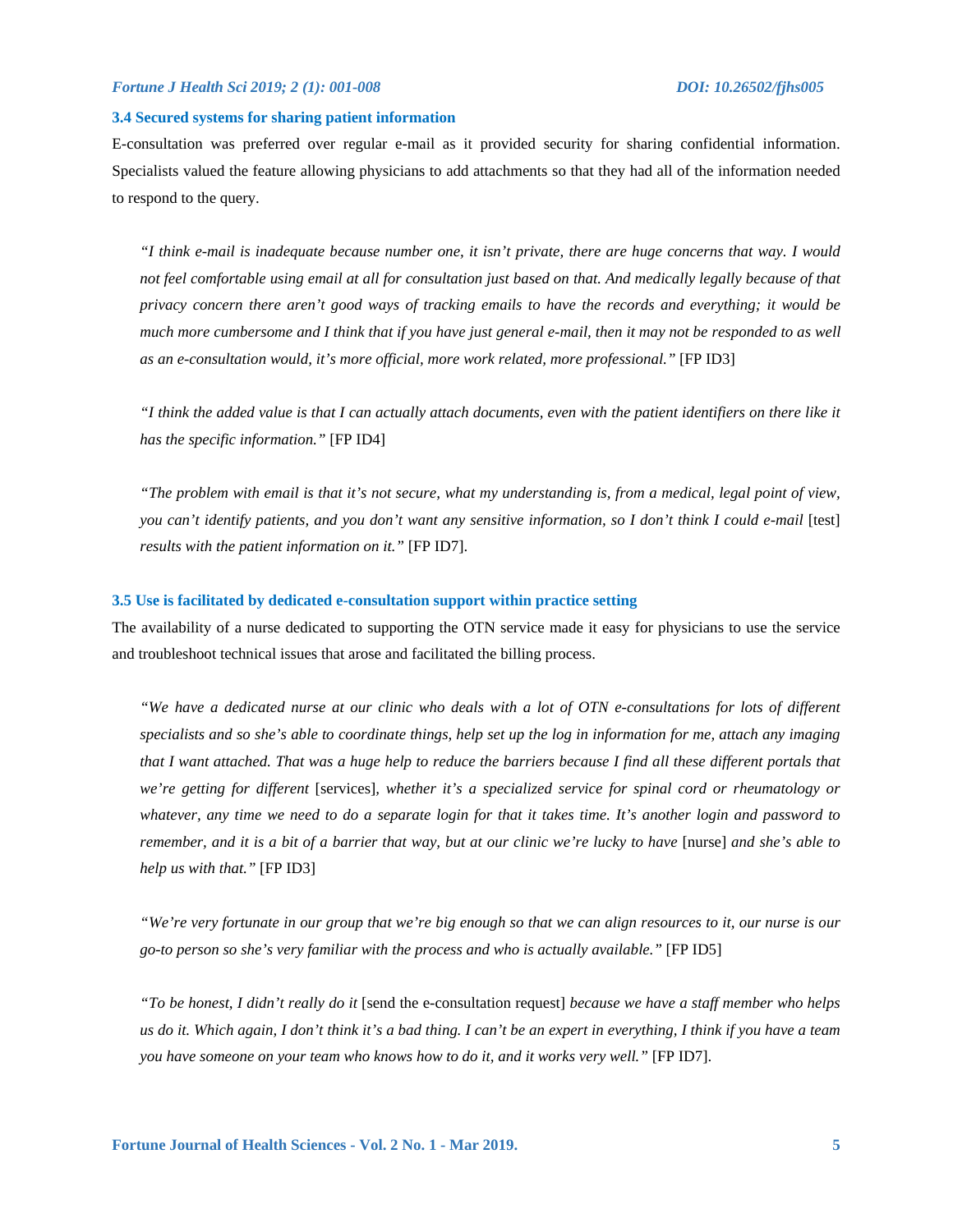#### **3.6 System limitations challenged use**

Limitations to the service included the inability to upload attachments directly from the electronic medical record (EMR), requirements to reset passwords every 90 days, lack of a notification system when specialists are not available for consultation, and lack of clarity on some system features.

*"It wasn't built right into the EMR system, which would be an ideal thing, so that you could just, more naturally attach information."* [FP ID2]

*"I guess my own personal experience was I had some difficulties at first logging in with my password, and interacting with OTN the tech support to rectify the situation, and it took more time and I guess that's the biggest issue for me is that I'm so busy."* [Specialist ID1]

*"Once you're in the system is lovely. It was just getting my logon and getting it to stay valid because they have you update your OTN password I think every 90 days. So that part is a nuisance. I don't understand why if you have these highly secure passwords and a good private network why you can't have one for a year…. I will do 2-3 consults, and then I won't do them for a while, and I'll go back to go in and my password isn't valid, I have to go in and do it, get on the phone with them and the thing that made the e-consult very appealing goes away because I have now spent 25 minutes getting my password updated. So that to me was a barrier."* [Specialist ID2].

#### **4. Discussion**

This pilot study demonstrated that an e-consultation service can provide family physicians with access to advice related to SCI not otherwise easily accessible that has a direct impact on patient care, namely improved management in primary care thereby potentially preventing specialist referral and ED visits. This type of service addresses the challenges associated with providing primary care for patients with SCI, and supports capacity building consistent with chronic disease management models in which specialists are utilized for high intensity issues and the majority of mild-moderate intensity issues are managed in primary care [15]. This study demonstrated that the use of econsultation in primary care is feasible for a low prevalence condition. With system improvements to optimize functionality, e-consults have the potential for increased, repeated and sustained usage. Moving forward, our research program will explore the functionality of other existing e-consultation systems, test service expansion to other practice settings, and evaluate changes to physician capacity to manage secondary complications independently and impact on health system utilization. There are a number of study limitations. The sample size for this study was small; however, it was adequate for a preliminary feasibility study. The volume of e-consults was low during the project, but this was to be expected given that SCI is a low prevalence condition and the study length was short. Evidence of the impact of this service on health system utilization is anecdotal; future studies will include empirical data to support changes in health system utilization (referral avoidance) and resulting cost savings.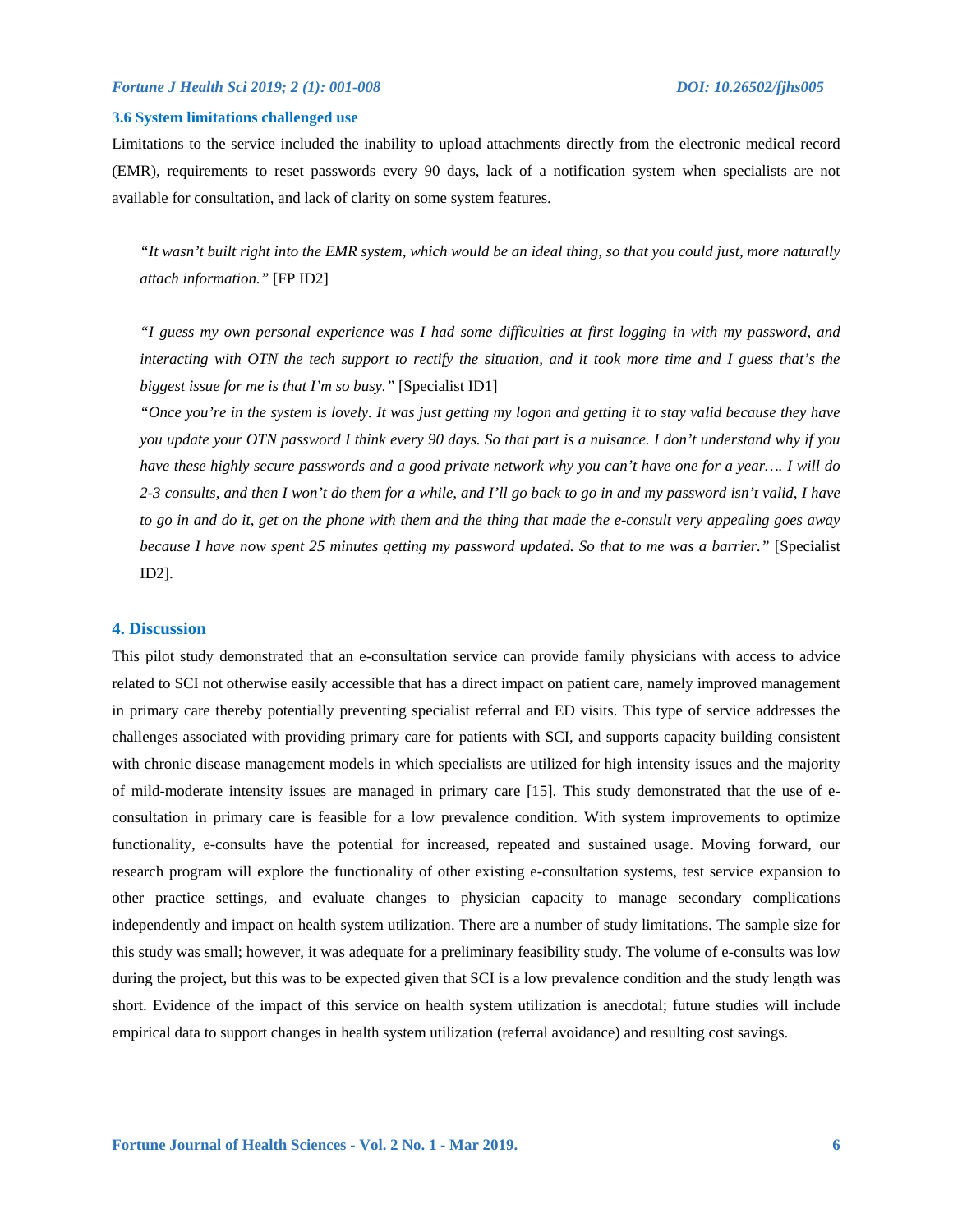# **5. Acknowledgements**

This study was supported with funding from the Ontario Neurotrauma Foundation.

## **6. Disclosure**

The authors have no conflicts of interest to declare.

## **References**

- 1. Wolfe DL, Hill D, Hsieh JTC, et al. Bladder health and function following spinal cord injury. Spinal Cord Injury Rehabilitation Evidence (SCIRE) (2010): 1-142.
- 2. McColl MA, Forster D, Shortt SED, et al. Physician experiences providing primary care to people with disabilities. Healthcare Policy 4 (2008): 129-147.
- 3. McMillan C, Lee J, Milligan J, et al. Physician perspectives on care of individuals with severe mobility impairments in primary care in Southwestern Ontario, Canada. Health and Social Care in the Community 24 (2015): 463-472.
- 4. Krassioukov A, Furlan J, Fehlings M. Medical comorbidities, secondary complications, and mortality in elderly with acute spinal injury. Journal of Neurotrauma 20 (2003): 391-399.
- 5. Mann R, van de Weijer PHM. Adopting innovation in gynaecology: The introduction of e-consult. Australia and New Zealand. Journal of Obstetrics and Gynaecololgy Jan 12 (2018).
- 6. Hensel JM, Yang R, Rai M, et al. Optimizing Electronic Consultation Between Primary Care Providers and Psychiatrists: Mixed-Methods Study. Journal of Medical Internet Research 20 (2018): 124.
- 7. Van Os-Medendorp H, Koffijberg H, Eland-de Kok PC et al. E-health in caring for patients with atopic dermatitis: a randomized controlled cost-effectiveness study of internet-guided monitoring and online selfmanagement training. British Journal of Dermatology 166 (2012): 1060-1068.
- 8. Van der Vaart R, Drossaert CH, Taal E, et al. Patient preferences for a hospital-based rheumatology Interactive Health Communication Application and factors associated with these preferences. Rheumatology (Oxford) 50 (2011): 1618-1626.
- 9. Keely E, Liddy C, Afkham A. Utilization, benefits, and impact of an e-consultation service across diverse specialties and primary care providers. Telemedicine Journal and E-Health 19 (2013): 733-738.
- 10. Keely E, Drosinis P, Afkham A, et al. Perspectives of Champlain BASE Specialist Physicians: Their Motivation, Experiences and Recommendations for Providing eConsultations to Primary Care Providers. Studies in Health Technology and Informatics 209 (2015): 38-45.
- 11. Liddy C, Rowan MS, Afkham A, et al. Building access to specialist care through e-consultation. Open Medicine 7 (2013): 1-8.
- 12. Brown EM. The Ontario Telemedicine Network: a case report. Telemedicine Journal and E-Health 19 (2013): 373-376.
- 13. Patton MQ. Qualitative Evaluation and Research. Thousand Oaks, CA: Sage (2002).
- 14. Sandelowski M. What's in a name? Qualitative description revisited. Research in Nursing and Health 33